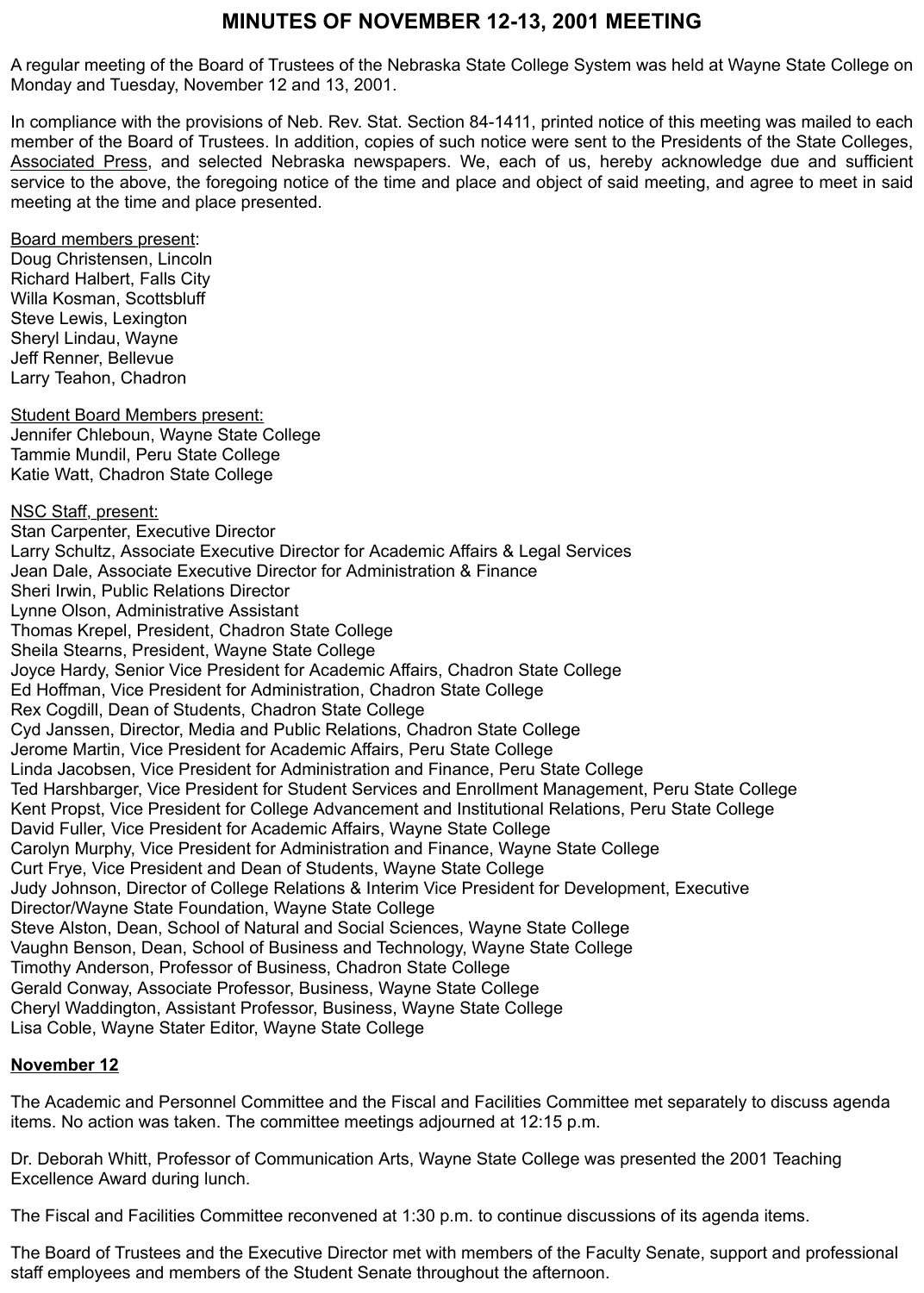#### **November 13**

### **CALL TO ORDER—BUSINESS MEETING**

Board Chair Renner called the business meeting to order at 9:00 a.m.

#### **Approval of Meeting Agenda**

The meeting agenda for November 13, 2001 was approved as presented.

#### **Approval of minutes**

Minutes of the September 11 meeting were unanimously adopted. Voting aye: Christensen, Halbert, Kosman, Lewis, Lindau, Renner, and Teahon. Voting nay: None. Student Opinion aye: Chleboun, Mundil, and Watt.

### **ITEMS FOR DISCUSSION AND ACTION**

### **Academic and Personnel Committee**

#### Personnel Recommendations

A motion to approve the personnel recommendations submitted by the colleges, with the following change, was unanimously adopted. Wayne State—Mimi Moore dates of contract to 8/13/01 – 8/3/02 rather than 8/13/01 – 8/3/01. (Copies are attached to the official minutes.) Voting aye: Christensen, Halbert, Kosman, Lewis, Lindau, Renner, and Teahon. Voting nay: None. Student Opinion aye: Chleboun, Mundil, and Watt.

#### Proposed Policy Revision; Policy 3401 Final Approval

A motion to amend Policy 3401, to expand the Non-Resident Scholars program to students from all states in the U.S. not to limit it to states contiguous to Nebraska and to change the required cumulative SAT score to 1130 to make it consistent with the ACT score, was unanimously adopted.

### **Fiscal and Facilities Committee**

#### Grant Applications and Awards

A motion to approve the following grant applications and awards as submitted by the colleges was unanimously adopted. Voting aye: Christensen, Halbert, Kosman, Lewis, Lindau, Renner, and Teahon. Voting nay: None. Student Opinion aye: Chleboun, Mundil, and Watt.

Chadron Application

· The Mari Sandoz High Plains Heritage Center Trail (Nebraska Department of Roads)-- \$264,000

· Nebraska Partnership for Quality Teacher Education (Nebraska Department of Education) --\$64,726

#### Wayne Application

· Wayne State Quality Teacher Education Project (Nebraska Department of Education) -- \$64,475

#### Chadron Award

· Biomedical Research Infrastructure Network (National Institutes of Health, via University of Nebraska Medical Center) -- \$128,880

#### Peru Award

· Preparing Tomorrow's Teachers in Technology (Nebraska Department of Education) -- \$33,290

#### Wayne Award

· Student Support Services (S.T.R.I.D.E.) (U.S. Department of Education) -- \$272,577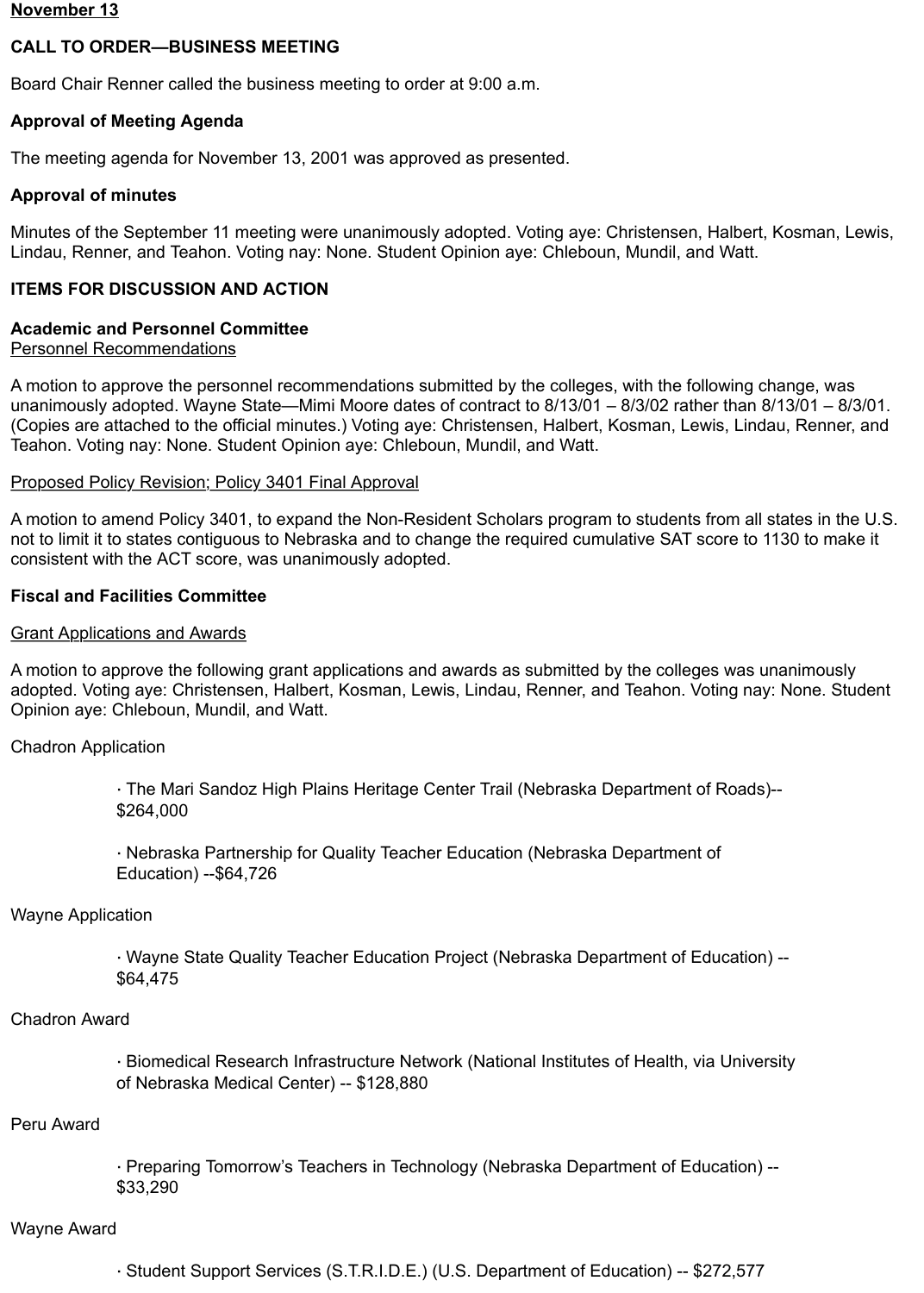#### Contracts and Change Orders

A motion to approve the following contracts and change order submitted by the colleges was unanimously adopted. Voting aye: Christensen, Halbert, Kosman, Lewis, Lindau, Renner, and Teahon. Voting nay: None. Student Opinion aye: Chleboun, Mundil, and Watt.

Chadron State College Change Order

- · Maintenance Services Building (add fleet canopy)--\$31,144
- Peru State College Contracts
	- · TJ Majors Building (upgrade HVAC system) --\$205,745

### Wayne State College Contracts

- · Ramsey Theatre (theatre equipment and rigging)--\$177,500
- · Ramsey Theatre (sound reinforcement)--\$96,710

### LB 309 Allocations and Retrievals

A motion to approve the allocation and retrieval of LB 309 funding was unanimously adopted. Voting aye: Christensen, Halbert, Kosman, Lewis, Lindau, Renner, and Teahon. Voting nay: None. Student Opinion aye: Chleboun, Mundil, and Watt.

Chadron State College

- · Allocation of \$17,000 for Armstrong Gymnasium structural investigation
- · Allocation of \$41,650 for Nelson Physical Activity Center fire alarm system
- · Allocation of \$114,750 for Math/Science fire sprinkler system

### Peru State College

- · Allocation of \$51,000 for AV Larson roof replacement
- · Allocation of \$3,248 for water distribution system study
- · Allocation of \$205,486 for TJ Majors HVAC system upgrade
- · Allocation of \$2,635 for emergency steam and condensate line repair
- · Retrieval of \$12,750 for TJ Majors HVAC system design
- · Retrieval of \$6,354.28 for heat plant feedwater pump replacement

### Wayne State College

· Retrieval of \$8,259.87 for campus fire alarm study

### Participation in Master Lease Program – Chadron State College

A motion to approve Chadron State College's participation in the Master Lease Program was unanimously adopted. Voting aye: Christensen, Halbert, Kosman, Lewis, Lindau, Renner, and Teahon. Voting nay: None. Student Opinion aye: Chleboun, Mundil, and Watt.

### Deficit Requests

A motion that, in light of the fiscal circumstances in which the state finds itself, yet recognizing the importance of the deficit requests listed below, the Executive Director is authorized to submit all, some, or none of the requests to the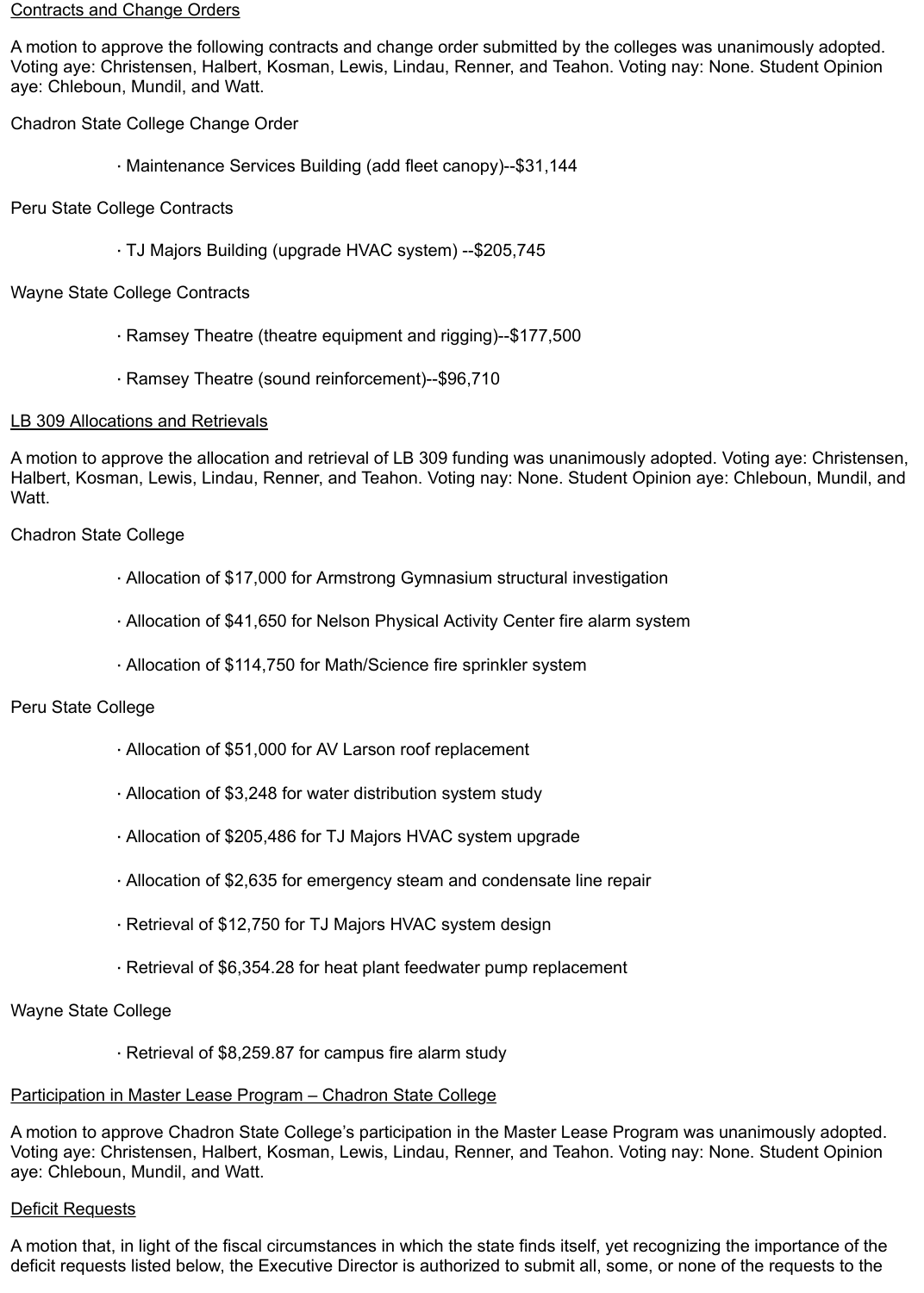2002 regular session of the Nebraska Legislature he determines is in the best interests of the Nebraska State Colleges was unanimously adopted. Voting aye: Christensen, Halbert, Kosman, Lewis, Lindau, Renner, and Teahon. Voting nay: None. Student Opinion aye: Chleboun, Mundil, and Watt.

| <b>NSC Deficit Requests</b> |                                      |                |             |  |  |
|-----------------------------|--------------------------------------|----------------|-------------|--|--|
|                             |                                      |                |             |  |  |
|                             |                                      | <b>FY02</b>    | <b>FY03</b> |  |  |
| $ {\csc}$                   | <b>Utilities</b>                     | 58,000         | 58,000      |  |  |
|                             | Insurance                            | 23,834         | 23,834      |  |  |
|                             | <b>Campus Security</b>               | 41,096         | 37,596      |  |  |
|                             | Sandoz Center operating costs        | 27,300         | 27,300      |  |  |
| Chadron Subtotal            |                                      | 150,230        | 146,730     |  |  |
|                             |                                      |                |             |  |  |
| PSC                         | <b>Utilities</b>                     | 113,832        | 158,226     |  |  |
|                             | Insurance                            | 8,700          | 9,570       |  |  |
|                             | <b>Campus Security</b>               | 60,428         | 30,428      |  |  |
|                             | Emergency power generator            | 350,000        | O           |  |  |
| Peru Subtotal               |                                      | 532,960        | 198,224     |  |  |
|                             |                                      |                |             |  |  |
| WSC                         | Utilities                            | $\overline{0}$ | 0           |  |  |
|                             | Insurance                            | 31,883         | 31,883      |  |  |
|                             | Campus security                      | 43,656         | 33,656      |  |  |
| Wayne Subtotal              |                                      | 75,539         | 65,539      |  |  |
|                             |                                      |                |             |  |  |
| SO                          | Property Insurance - System-<br>wide | 60,000         | 60,000      |  |  |
| System Office<br>Subtotal   |                                      | 60,000         | 60,000      |  |  |
|                             |                                      |                |             |  |  |
| <b>SYSTEM TOTAL</b>         |                                      | 818,729        | 470,493     |  |  |

Special Session Budget Actions and Redistribution

A motion to approve the redistribution of funds after the special session budget cuts was unanimously adopted. Voting aye: Christensen, Halbert, Kosman, Lewis, Lindau, Renner, and Teahon. Voting nay: None. Student Opinion aye: Chleboun, Mundil, and Watt.

# **Special Session Budget Cuts and Recommended FY02 Distribution**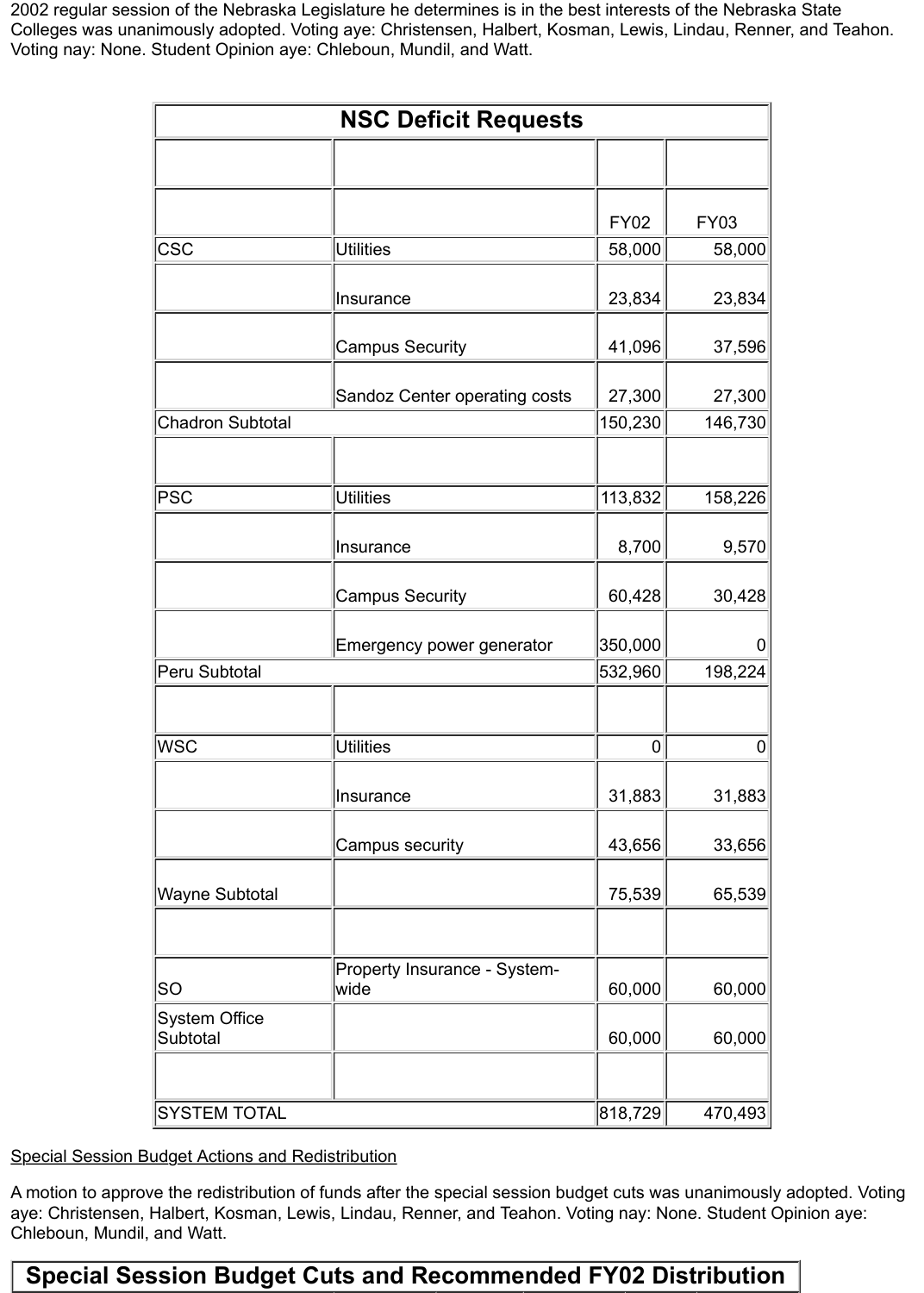|                                                                     | <b>CSC</b>   | <b>PSC</b>           | <b>WSC</b>            | <b>SO</b> | <b>Total</b> |
|---------------------------------------------------------------------|--------------|----------------------|-----------------------|-----------|--------------|
| FY2001-02 GF Distribution at 6/19/01                                | 12,754,215   | 6,966,020            | 15,315,220            | 900,181   | 35,935,636   |
| % of GF Approp.                                                     | 35.49%       | 19.38%               | 42.62%                | 2.50%     | 100.00%      |
| Adjustment for changes in                                           |              |                      |                       |           |              |
| LB1100 depreciation payments                                        | 1,380        | (37, 710)            |                       |           |              |
| <b>Revised Gen Fund Distribution</b>                                |              | 12,755,595 6,928,310 | 15,315,220 900,181    |           | 35,899,306   |
| Revised % of GF                                                     | 35.53%       | 19.30%               | 42.66%                | 2.51%     | 100.00%      |
| 1% Cut distributed according to                                     |              |                      |                       |           |              |
| revised Gen. Fund distribution                                      | (127, 685)   | (69, 353)            | (153, 307)            | (9,011)   | (359, 356)   |
| LB1100 adjustments as required by                                   |              |                      |                       |           |              |
| actual costs, dates of completion                                   | 1,380        | (37, 710)            |                       |           | (36, 330)    |
| Amt reduced for LB1100                                              |              |                      |                       |           |              |
| adjustments per LB1                                                 |              |                      |                       |           | (34, 878)    |
| Excess of actual LB1100 adjust-                                     |              |                      |                       |           |              |
| ments less amt reduced                                              |              |                      |                       |           | 1,452        |
| <b>Excess distributed proportionally</b>                            | 516          | 280                  | 619                   | 37        | 1,452        |
| Pre-LB1 Appropriation                                               |              | 12,754,215 6,966,020 | 15,315,220 900,181    |           | 35,935,636   |
| Across-the-Bd 1% cuts                                               | (127, 685)   | (69, 353)            | (153, 307)            | (9,011)   | (359, 356)   |
| LB1100 adjustments<br><b>Excess distributed proportionally</b>      | 1,380<br>516 | (37, 710)<br>280     | 619                   | 36        | (36, 330)    |
|                                                                     |              |                      |                       |           | 1,452        |
| <b>Revised GF Final Distribution</b><br>based on LB 1 Spec. Session |              | 12,628,426 6,859,237 | 15, 162, 532 891, 207 |           | 35,541,402   |
|                                                                     |              |                      |                       |           |              |
|                                                                     |              |                      |                       |           |              |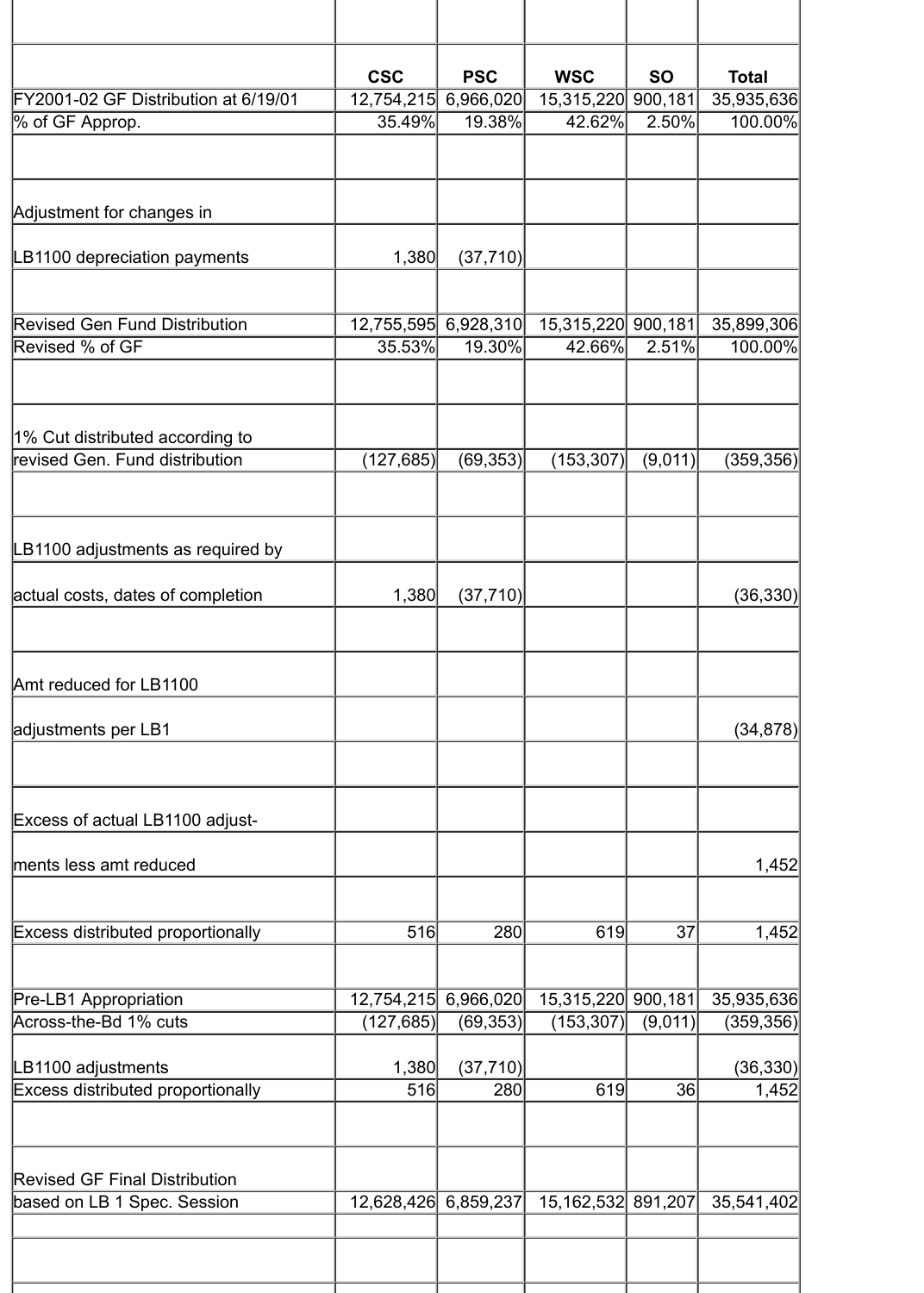| FY 2002-03 Gen Fund Appropiation  |            |
|-----------------------------------|------------|
| before Special Session Cuts       | 39,217,545 |
|                                   |            |
| 1% Reduction                      | (392, 175) |
|                                   |            |
| LB1100 adjustments as required by |            |
| actual costs, dates of completion | (22, 893)  |
| Amt reduced for LB1100            |            |
| adjustments per LB 1              | (21, 748)  |
| Excess of actual LB1100 adjust-   |            |
| ments less amt reduced            | 1,145      |
|                                   |            |

| Pre-LB1 GF Appropriation   |           | 39,217,545 |
|----------------------------|-----------|------------|
| Across-the-Bd 1% cuts      |           | (392, 175) |
| LB1100 adjustments         |           | (22, 893)  |
| Excess                     |           | 1,145      |
|                            |           |            |
| Revised FY2002-03 GFApprop |           | 38,803,622 |
|                            |           |            |
| Total operating reductions |           |            |
| FY02                       | \$394,234 |            |
| FY03                       | \$413,923 |            |

Resolution Authorizing Wayne State College and Peru State College to Temporarily Use Operating Funds for Capital **Projects** 

A motion to approve a resolution authorizing Wayne State College and Peru State College to temporarily use operating funds for capital projects until bond proceeds are available was unanimously adopted. Voting aye: Christensen, Halbert, Kosman, Lewis, Lindau, Renner, and Teahon. Voting nay: None. Student Opinion aye: Chleboun, Mundil, and Watt.

### Campus Facilities Master Plan – Chadron State College

A motion to approve the campus facilities master plan for Chadron State College as developed by Bahr Vermeer and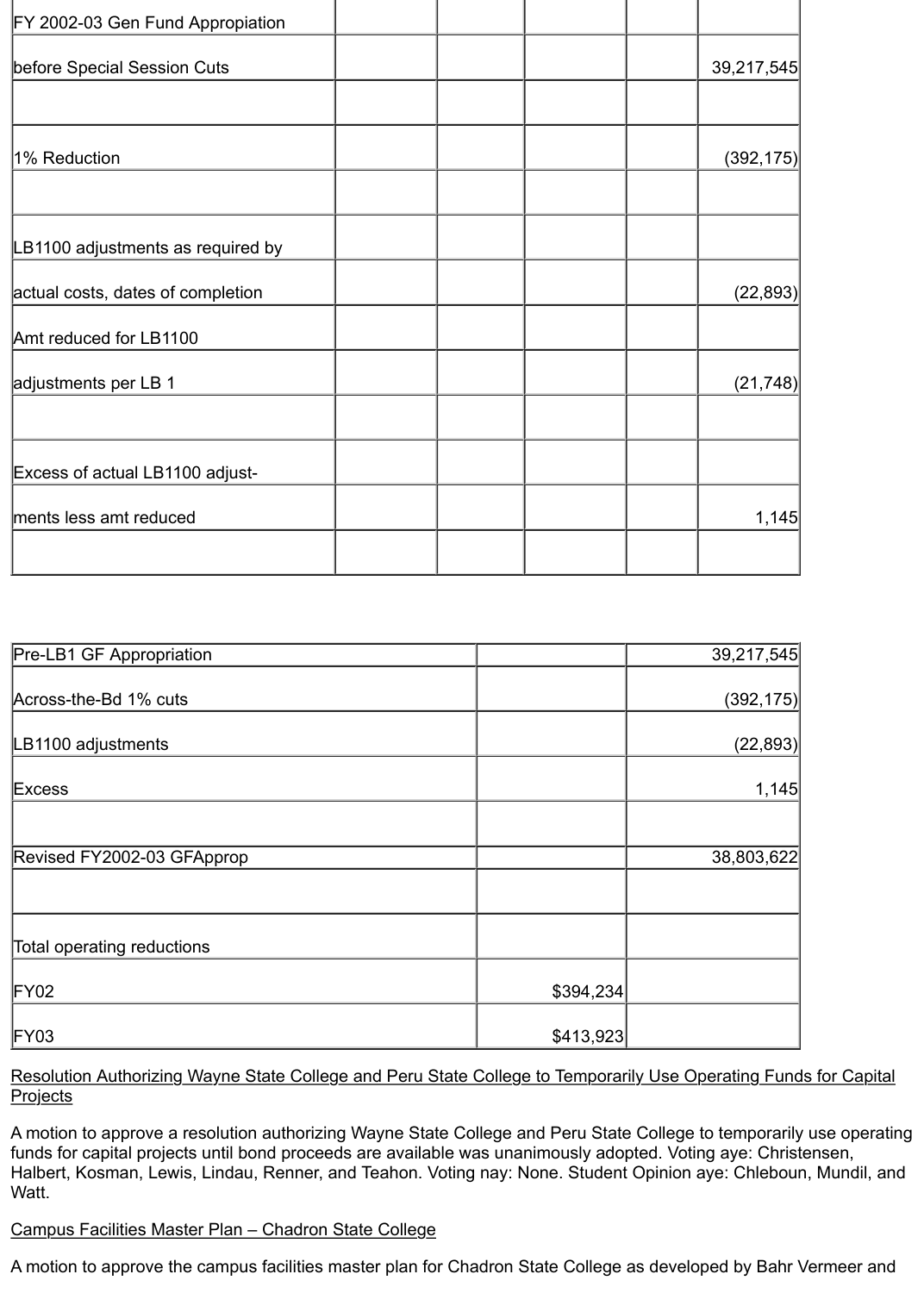Haecker Architects was unanimously adopted. Voting aye: Christensen, Halbert, Kosman, Lewis, Lindau, Renner, and Teahon. Voting nay: None. Student Opinion aye: Chleboun, Mundil, and Watt.

### Memorial Hall Substantial Completion Committee

A motion to appoint the following substantial completion committee for Memorial Hall – Chadron State College was unanimously adopted.

Ed Hoffman, Vice President for Administration, CSC Joyce Hardy, Senior Vice President for Academic and Student Affairs, CSC Tom Krepel, President, CSC Don Green, Dean, School of Liberal Arts Blair Brennan, Coordinator of Physical Facilities Dana Fuller, Fuller Construction Jean Dale, Assoc. Exec. Director, Administration & Finance, System Office Bruce Donelson, Director, Facilities Management & Planning, System Office Larry Teahon, Board member Willa Kosman, Board member Steve Lewis, Board member, Fiscal and Facilities Committee Chair Steve Hotovy, Representative of the State Building Division Dan Worth, Bahr Vermeer and Haecker

#### Increase Technology Fee – Peru State College

A motion to approve Peru State College's change in the technology fee from a flat fee to one based on a per credit hour fee of \$2.50 per credit hour was unanimously adopted. Voting aye: Christensen, Halbert, Kosman, Lewis, Lindau, Renner, and Teahon. Voting nay: None. Student Opinion aye: Chleboun, Mundil, and Watt.

### Executive Director Authority to Approve and Sign General Construction Contract for Peru State College Library/ARC Capital Construction Project

A motion to grant the Executive Director the authority to approve and sign a general construction contract for the Peru State College Library/ARC Capital Construction Project was unanimously adopted. The date for the bid opening was changed to December 11, 2001. Voting aye: Christensen, Halbert, Kosman, Lewis, Lindau, Renner, and Teahon. Voting nay: None. Student Opinion aye: Chleboun, Mundil, and Watt.

#### Executive Director Authority to Negotiate Purchase Agreement for Power Plant from Energy Systems Company— Wayne State College

A motion to authorize the Executive Director to negotiate a purchase and sales Agreement with Energy Systems Company to buy its power plant and associated assets at Wayne State College if approved by the Governor was unanimously adopted. Voting aye: Christensen, Halbert, Kosman, Lewis, Lindau, Renner, and Teahon. Voting nay: None. Student Opinion aye: Chleboun, Mundil, and Watt.

### Executive Director Authority to Approve Contract Amendment with Leo A. Daly for Energy Plant at Wayne State College

A motion to grant the Executive Director the authority to approve a contract amendment with Leo A. Daly for the energy plant project at Wayne State College was unanimously adopted. Voting aye: Christensen, Halbert, Kosman, Lewis, Lindau, Renner, and Teahon. Voting nay: None. Student Opinion aye: Chleboun, Mundil, and Watt.

### Executive Director Authority to Approve Contract for Wayne State College Broadcast Studio Renovation

A motion to grant the Executive Director the authority to approve a contract for the Wayne State College broadcast studio renovation was unanimously adopted. Voting aye: Christensen, Halbert, Kosman, Lewis, Lindau, Renner, and Teahon. Voting nay: None. Student Opinion aye: Chleboun, Mundil, and Watt.

#### Wayne State College "1% for Art" Project

A motion to approve the Wayne State College "1% for Art" project was unanimously adopted.

### **Operating Audit Reports**

A motion to accept the operations audit reports for the colleges for the year ended June 30, 2001 and approve the responses to the auditor's comments and recommendations was unanimously adopted. Trustee Lewis congratulated the colleges on their successful audits and recognized the business office staff for their extra effort during the audit process.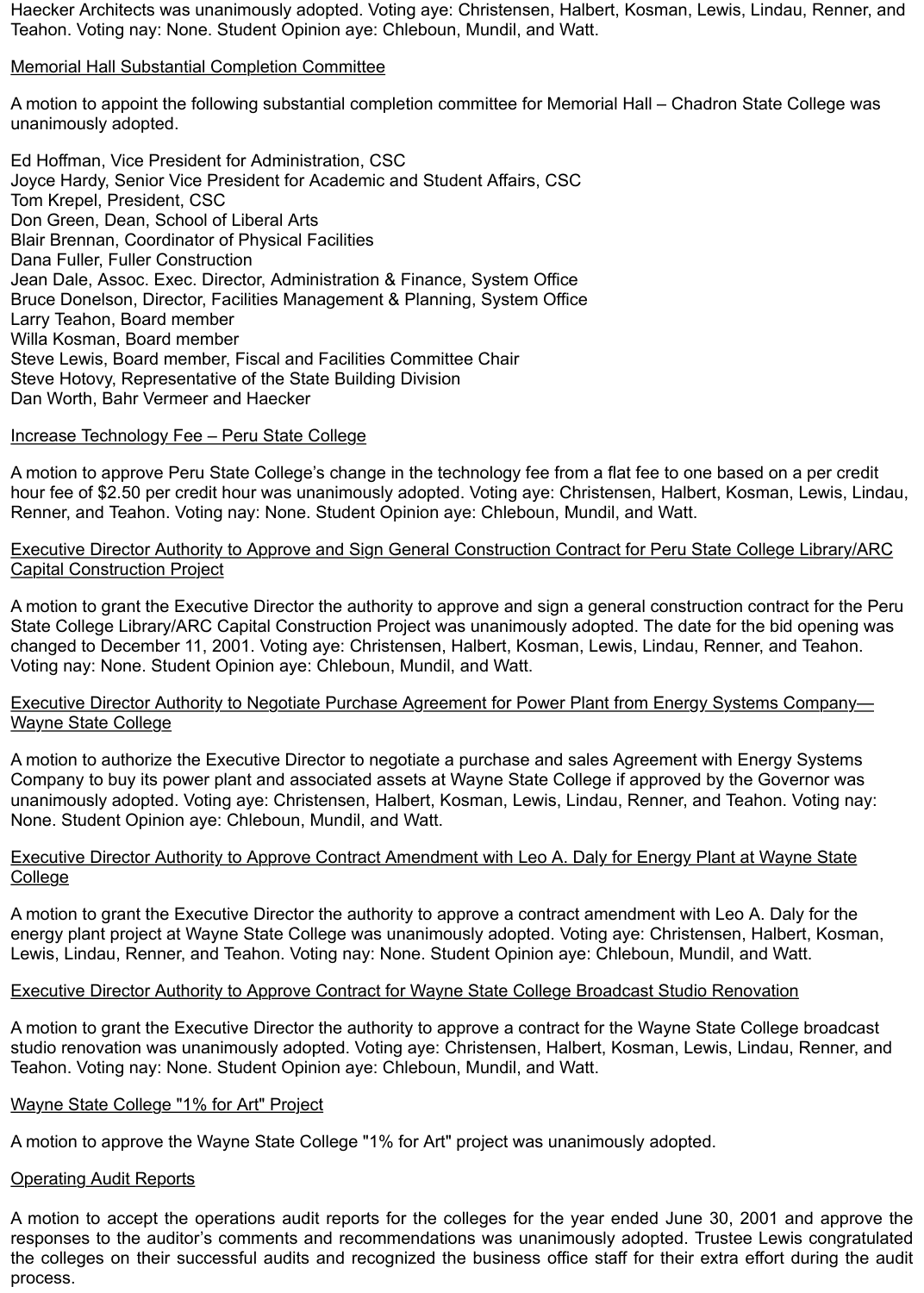#### Revenue Bond Operating Budget Audit Reports

A motion to accept the 2000-2001 revenue bond operating budget audit reports as submitted for each of the state colleges by KPMG Peat Marwick was unanimously adopted.

#### Master Bond Resolution

A motion to authorize bond counsel Lauren Wismer to prepare a master bond resolution to provide for system bonding for capital projects was unanimously adopted. Voting aye: Christensen, Halbert, Kosman, Lewis, Lindau, Renner, and Teahon. Voting nay: None. Student Opinion aye: Chleboun, Mundil, and Watt.

### **ITEMS FOR INFORMATION AND DISCUSSION**

### **Academic and Personnel**

#### Personnel Actions

Personnel actions not requiring Board approval were reported for information. (Copies are attached to the official minutes.)

#### Athletic Gender Equity Plans

Each of the colleges reported on their plans to reach compliance with Title IX requirements. (Copies are attached to the official minutes.)

#### Quantitative Academic Reports

The annual Quantitative Academic Report provided Board members with a status of all undergraduate and graduate programs. The report identified the number of graduates on average for the past five years by major, and the average number of student credit hours provided by full-time equivalent faculty assigned by department. (Copies are attached to the official minutes.)

#### College Diversity Plans

Each of the colleges provided an executive summary on their activities related to campus diversity. (Copies are attached to the official minutes.)

#### Board of Trustees Scholarship Acceptance Report

Each of the colleges reported the number of Board of Trustees Scholarships offered to entering freshmen, and the actual number in effect for each academic class (freshmen, sophomore, junior and senior). (Copies are attached to the official minutes.)

#### Off-Campus and Early Entry Course Offerings Report

Board members were provided a summary of off-campus and early-entry courses offered during 2000-01. Over 950 courses were offered at 108 locations throughout the state to over 10,100 students. (Copies are attached to the official minutes.)

#### Endowment for Teaching Excellence

The Board discussed the need to raise additional dollars for the Board of Trustees Teacher Excellence Award fund. The fund has been reduced because of the declining investment market. Trustee Kosman asked each Board member to consider making a contribution to the fund.

### **Fiscal and Facilities**

### Grant Applications and Awards

The following grant applications and awards were presented to the Board for information.

Chadron Application

· Storybook Ball (Nebraska Consortium for Service Learning)--\$365.17

## Peru State College Application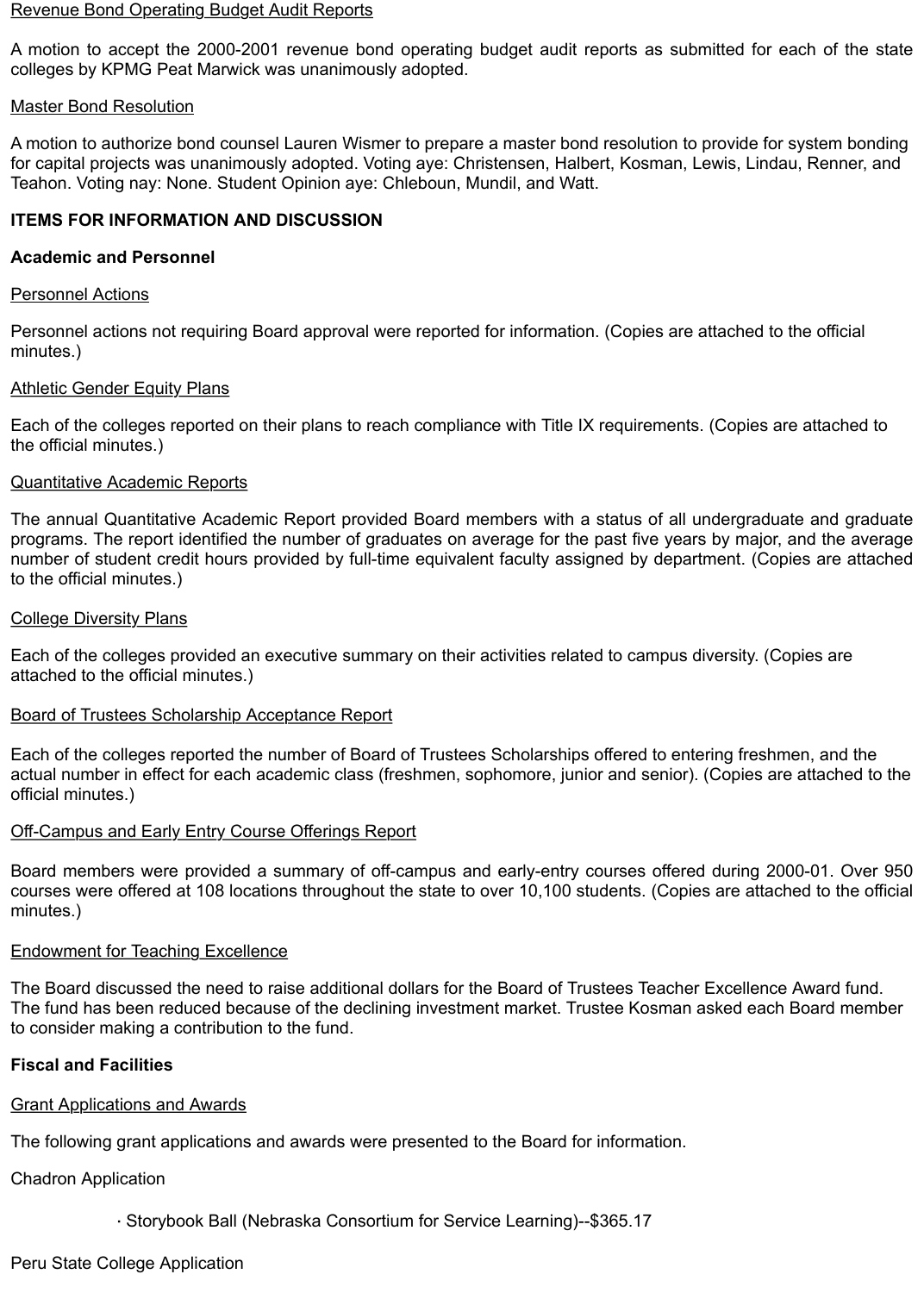· Trails and Tales IV: Forts and Fables Tour and Institute (Eisenhower Professional Development Program)--\$19,950

Peru State College Awards

· Nebraska Partnership for Quality Teacher Education (Nebraska Department of Education)--\$15,881.05

· Trails and Tales IV: Forts and Fables Tour and Institute (Nebraska Humanities Council)-- \$13,150

Wayne State College Applications

· Advanced Research Methods (Corporation for National Service/Nebraska Consortium for Service Learning)--\$1,500

· Advanced Research Methods SSC419 (Corporation for National Service/Nebraska Consortium for Service Learning)---\$2,200

· Advanced Topics in Corporate Communication CAN 453/553 (Corporation for National Service/Nebraska Consortium for Service Learning)--\$2,200

· Biology 325: Ecology (Corporation for National Service/Nebraska Consortium for Service Learning)--\$2,200

· Business Education Methods and Materials EDU 409 (Corporation for National Service/Nebraska Consortium for Service Learning)--\$2,200

· Catalyst Technology and Teacher Education (Nebraska PT3 Catalyst Project(Title III of Elementary/Secondary Act Program))--\$17,630

· EDU 409 Social Sciences Content Methods and Materials (Corporation for National Service/Nebraska Consortium for Service Learning)--\$2,200

· Environmental Concerns BIO 104 (Corporation for National Service/Nebraska Consortium for Service Learning)--\$2,200

· Interviewing Skills CSL 342 (Corporation for National Service/Nebraska Consortium for Service Learning)--\$2,200

· Music 309 Teaching Instrumental Music (Corporation for National Service/Nebraska Consortium for Service Learning)--\$2,200

· PED 379 Wellness Practicum I (Corporation for National Service/Nebraska Consortium for Service Learning)--\$2,200

· Photojournalism CAN 389 (Corporation for National Service/Nebraska Consortium for Service Learning)--\$2,200

· Project Teachers Improving Mathematics Education (TIME) (Eisenhower Professional Development Program)--\$18,610

· Social Problems SOC 200 (Corporation for National Service/Nebraska Consortium for Service Learning)--\$2,200

· Strategic Communications (Corporation for National Service/Nebraska Consortium for Service Learning)--\$2,200

· "Where in the World is Wayne" International Education Week (National Council on Economic Education)--\$1,500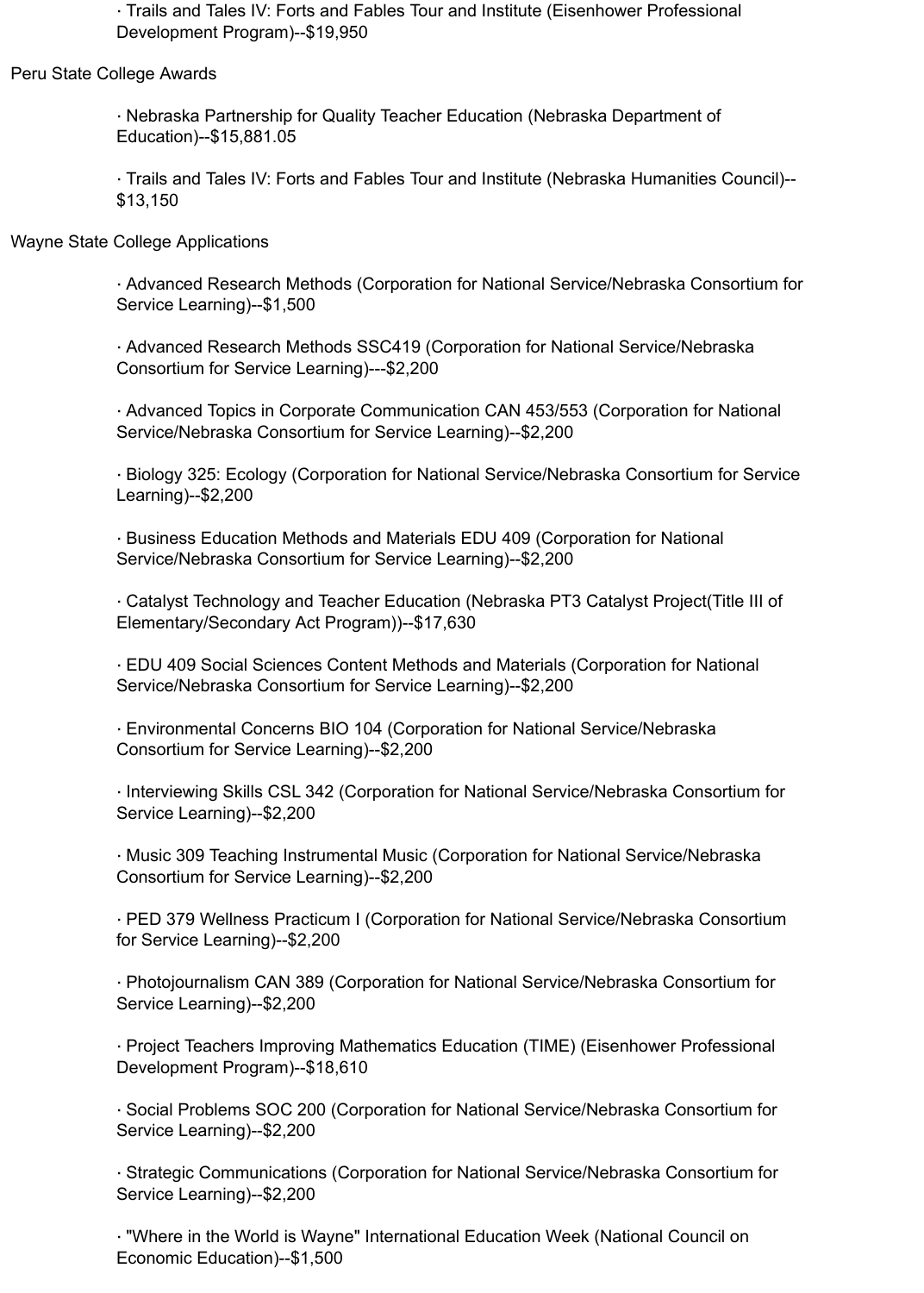· EDU 367/567 Human Relations (Corporation for National Service/Nebraska Consortium for Service Learning)--\$2,200

· Embracing Our Past, Present, and Future by Connecting to Each Other (National Endowment for the Arts)--\$10,000

· Wayne State College Service Learning Program (Corporation for National Service/Nebraska Consortium for Service Learning)--\$10,000

### Contract and Change Orders

The following contracts and change orders were presented to the Board for information.

### Peru Contracts

- · Eliza Morgan Hall (program statement for renovation) -- \$29,920
- · AV Larson (painting in middle bay) -- \$2,835
- · AV Larson (replace partial roof)--\$55,141
- · Eliza Morgan Hall (asbestos and lead paint survey)--\$3,200
- · Old Gym/Library (drainage study)--\$4,500

### Wayne Contracts

- · Pile Hall (bat trapping, removal and prevention) -- \$3,272
- · Berry Hall (bat trapping, removal and prevention) -- \$1,800
- · Hahn Administration (remove carpet, floor tile and mastic) -- \$1,500

### Wayne Change Order

- · Ramsey Theatre (remove and replace additional paving, elevator modifications) -- \$14,637
- · Ramsey Theatre (revise/relocate forced main sewer line)--\$16,873
- · Ramsey Theatre (revise/relocate steam line)--\$19,992

### Physical Plant Status Reports

Physical plant status reports from each state college not requiring Board approval were reported for information. (Copies are attached to the official minutes.)

### Capital Construction Progress Reports

The following capital construction progress reports not requiring Board approval were reported for information. (Copies are attached to the official minutes.)

Chadron State College

- · Memorial Hall Renovation Interim report
- · Burkhiser Technology Complex Renovation Interim report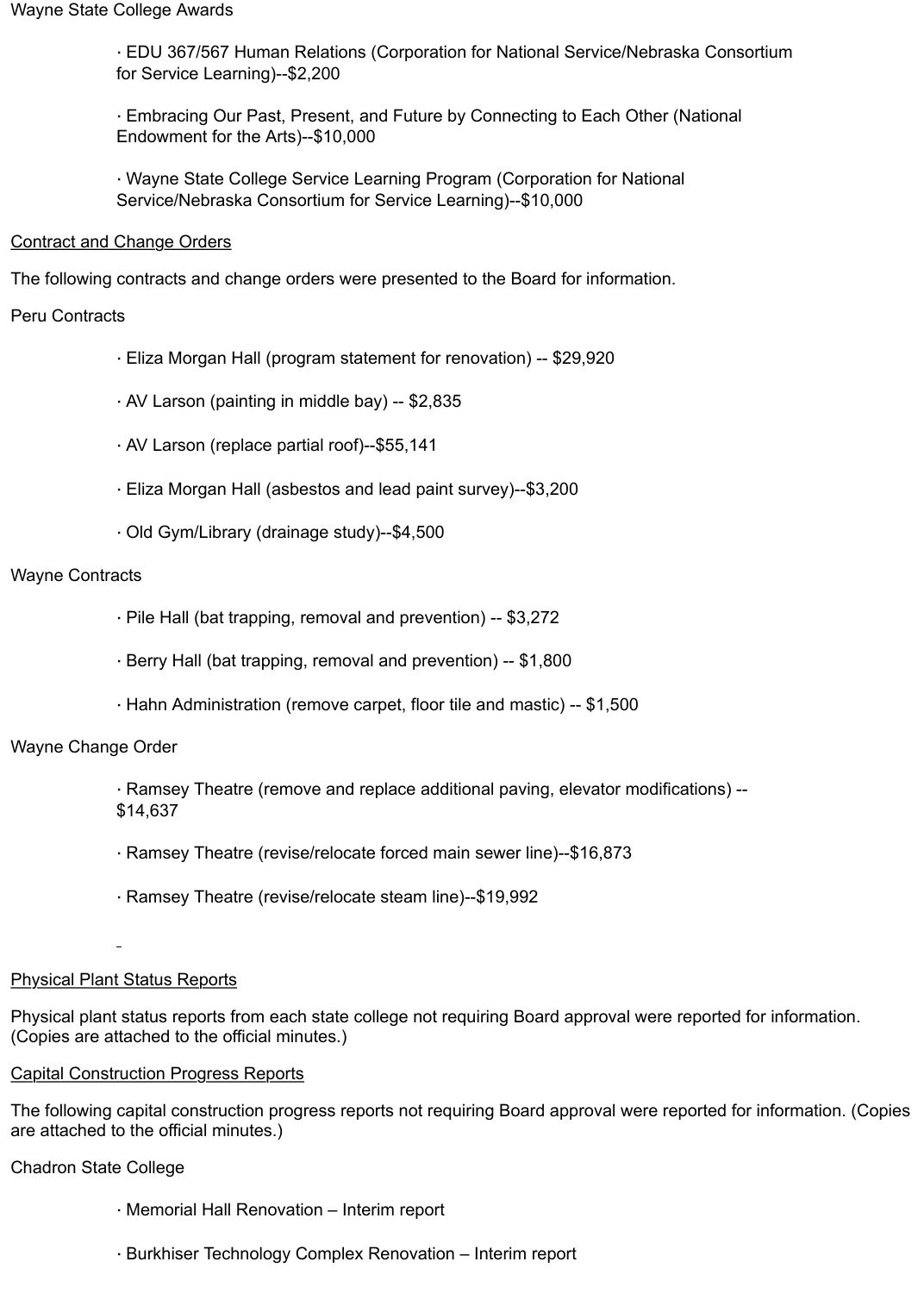- · Miller Hall Renovation and Conversion Interim report
- · Maintenance Services Building Initial report

### Peru State College

- · Campus Services Building Renovation Interim report
- · Hoyt Science Building Renovation Interim report
- · Centennial Complex Renovation Interim report
- · Library/Old Gym Renovation Initial report

### Wayne State College

- · Studio Arts Building Renovation Interim report
- · Connell Hall Renovation Interim report
- · Terrace Hall Renovation Interim report
- · Ramsey Theatre Renovation/Addition Interim report

### **MISCELLANEOUS INFORMATION ITEMS**

#### Executive Director's Report

Executive Director Carpenter thanked Trustee Lindau and her husband Jim for hosting a reception in their home November 12 and thanked Wayne State College for dinner and the "All About Students" program.

Mr. Carpenter informed all that Bruce Donnelson, Facilities Management and Planning Director, was undergoing surgery to remove a growth on his pituitary gland and that all of our well wishes went out to Bruce.

Executive Director Carpenter reminded all that the System Office would be moving back to the 11<sup>th</sup> Floor of the Capitol November 19. The office would not have phone service November 19 however, the office could be reached by calling the cell phone. E-mail would be unavailable from November 16 through November 20. He asked everyone to continue to use the following address: PO Box 94605, Lincoln, NE 68509.

### Presidents' Reports

Chadron State President Krepel announced that the grand opening of the Mari Sandoz Hall was held September 2. He further announced that several construction projects were in process at Chadron. Dr. Krepel noted that Chadron would be hosting the regional football playoffs Saturday, November 17 at noon.

Peru State Vice President for Academic Affairs, Jerry Martin reported that Peru received full accreditation after the recent Higher Learning Commission visit. The Higher Learning Commission will return for a focused visit in three years to review student assessment processes, off-campus programs, use of adjuncts and the teacher education program. A copy of the report will be shared with the Board when it is available.

Wayne State President Stearns reported the progress Wayne is making on the Academic Quality Improvement Program process. Six to seven priorities were identified as the initiatives the college would focus on during the 2001- 02 academic year. She further noted that Wayne State College is committed to making progress on gender equity and diversity on the campus.

### **Student Trustees' Reports**

Student Trustee Watt reported that students from Chadron State had written several letters to legislators regarding the budget cut discussions at the last Board meeting.

Student Trustee Mundil reported that to her pleasure Peru State received full accreditation after the Higher Learning Commission visit. She further reported she had attended a Higher Education Student Rally on the steps of the Capitol.

Student Trustee Chleboun reported that she had attended an "etiguette dinner" on November 7 and the Wayne State